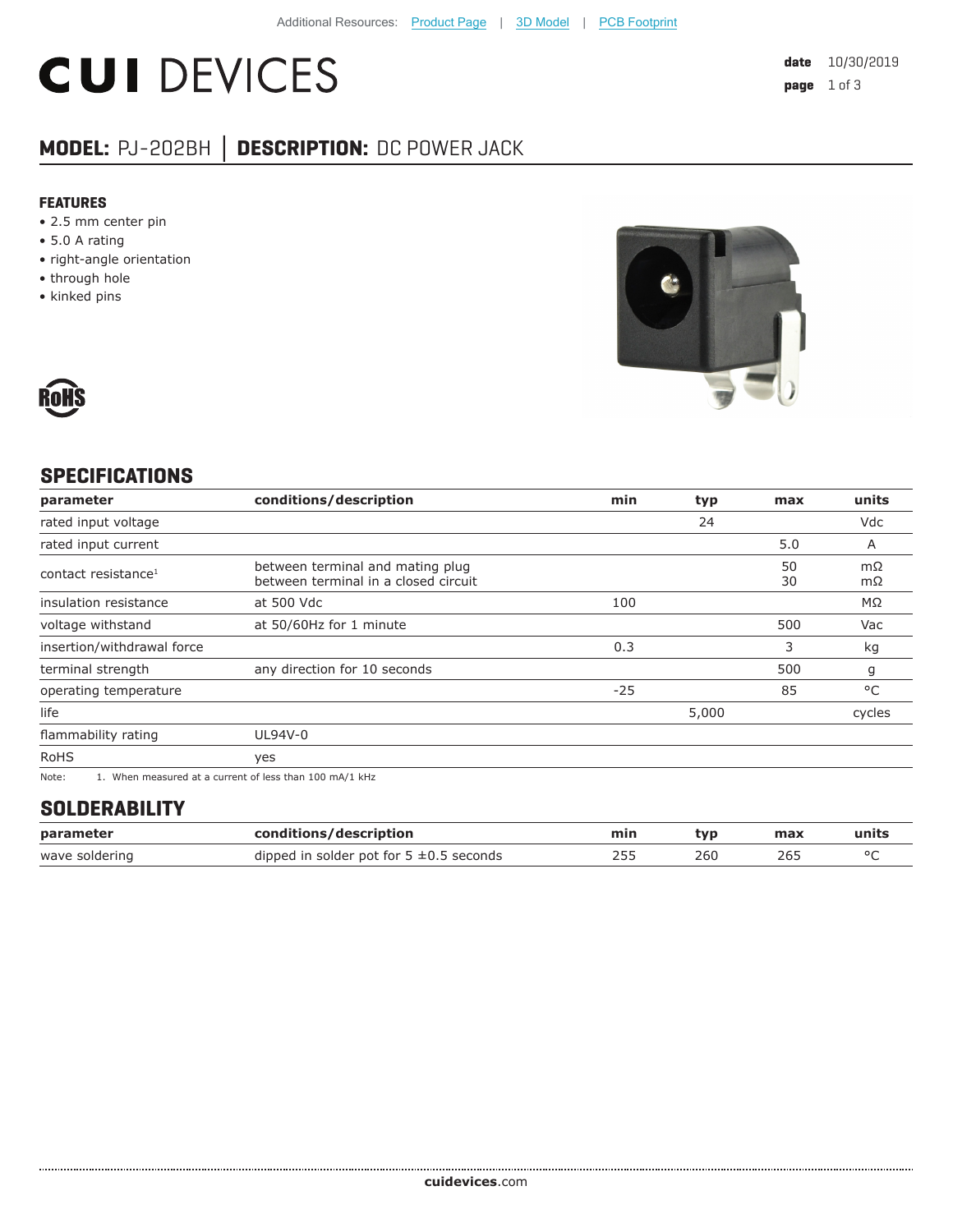$\circ$  2

Model PJ-202BH Center Pin Ø2.5 mm

#### **MECHANICAL DRAWING**



MATING PLUG Jack Insertion Depth: 9.0 mm

Note: 1. All specifications measured at 10~35°C, humidity at 45~85%, under standard atmospheric pressure, unless otherwise noted.